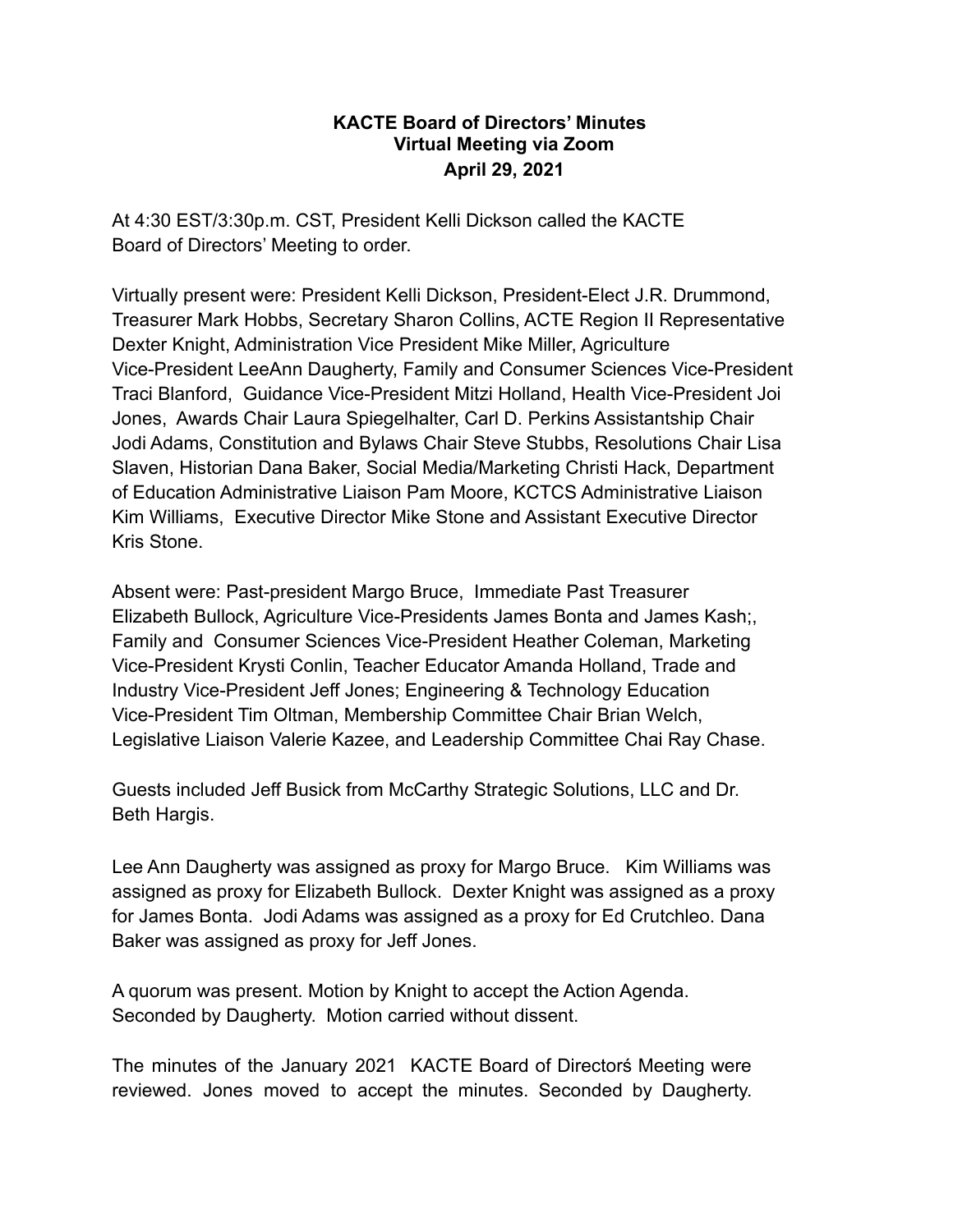Motion carried without dissent.

President Kelli Dickson thanked everyone for their time and attendance. Dickson has sent a survey out regarding board membership for the 2021-22 year. There is a section for feedback to offer suggestions and improvements.

JR Drummond thanked everyone for their attendance.

## **Action Agenda**

**Advocacy:** Jeff Busick reported that the legislature came back to work on the budget behind closed doors. From a budget perspective, they did not increase SEEK. They did cut some programs. There is Federal Money going toward education. They did spend money on a different piece. Funding full day kindergarten. There are some construction projects. They did put some money for CTE for improvements. The school choice bill was passed, but there were some restrictions put in place. Each school district must have open enrollment. It is mandated the SEEK money will follow the student . There will be a SEEK task force developed. There is a new pension system for teacher retirement. Senate Bill 101 provides an opportunity for local districts to assume management of LAVECs.

There is a chance to see a special session. There is about \$1.1 Billion dollars left. The governor may want to wait until the next session to appropriate the dollars. When Senate Bill 101 was going through there was an effort for those districts on the waiting list to receive additional funding. Busick will be speaking with legislators throughout the summer. Busick reported that the White Paper was well received, but should be sent out again this summer to refresh their minds and keep on the forefront.

**Budget:** Mark Hobbs presented the proposed budget. See the packet for the updated proposed budget for specific details. Motion by Drummond to approve the 2021-22 budget. Seconded by Knight. Motion carried

Social Media: Christi Hack presented Hoot Suite. This will help to post information on multiple social media platforms. The cost is \$588 per year. The chair should have access to the account. There is additional cost for a team membership. She has asked for Region II to seek a grant that could reimburse states. The process was demonstrated to board members. Motion to approve the expenditure by Knight. Seconded by Hobbs. Motion carried.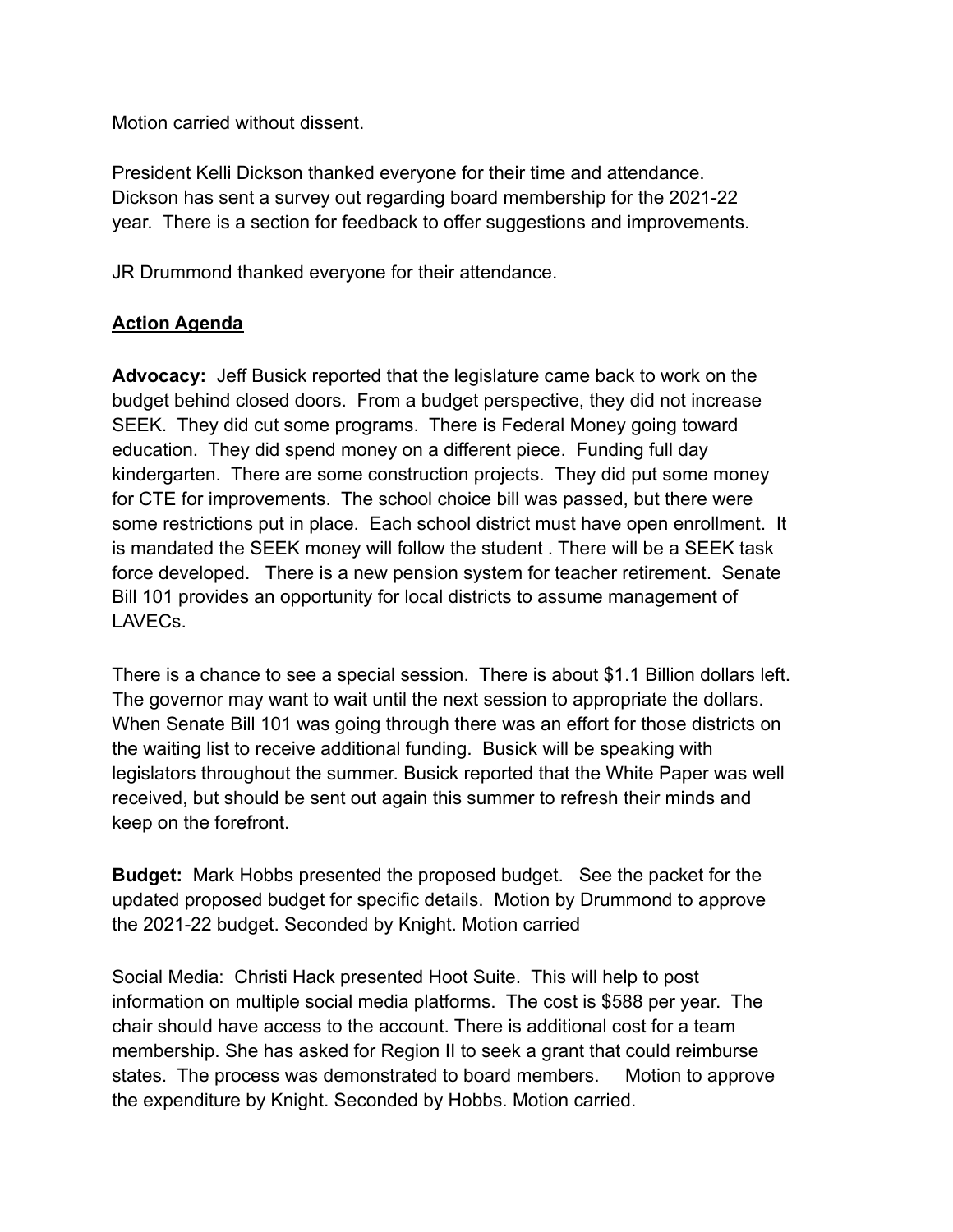Meeting Logistics Fee: See board package. It does require some additional effort in setting up these programs. This provides a standardized process and guidelines for what KACTE is willing to provide.mark moved to approve setting up the Logistics Fee. Motion by Drummond to adopt. Seconded by Knight. Motion carried.

Existing projects with OCTE will be split 50/50. Drummond moved that existing projects with OCTE be a 50/50 split between KACTE and the Assistant Executive Director. Seconded by Hobbs. Motion carried.

**Leadership**: Drummond presented a rebranding of TALENTS to KACTE Fellows. This will be sent out in May with another push at summer conference. The deadline for applications will be July. Surviving to Thriving will be held in January in conjunction with the KACTE Fellows program. Ray Chase is retiring so there is a need for a leadership committee chair. Daugherty moved to approve the leadership report. Hobbs seconded. Motion carried.

**ByLaws:** Stubbs reported **i**t is recommended that current 2020-21 officers continue through the 2021-2022 school year. Membership will vote. If it is not approved, nominations from the floor will be taken for officers. Hobbs moved to accept the By-Laws recommendation. Seconded by Drummond. Moton carried.

**Resolutions**: One resolution is to increase professional development. A second resolution urged membership growth. Knight moved to approve the proposed resolutions that will be presented at the summer program. Seconded by Hobbs. Motion carried.

**Awards**: Spielgelhalter reported that five out of the eight categories have received nominations. She will need help in reviewing the nominations.

**Membership**: Current membership is 567. Kris Stone reported there have been some new memberships. Someone will need to coordinate the membership table. This person will need to be available for membership questions, new members and gifts. It would be helpful to have numerous people. Mike Stone identified the need for an Ad Hoc committee to arrange the membership table due to limited contact/correspondence with the current committee chair.There are currently over 1000 registrants for the summer program. We do need to be consistent in our presentation.